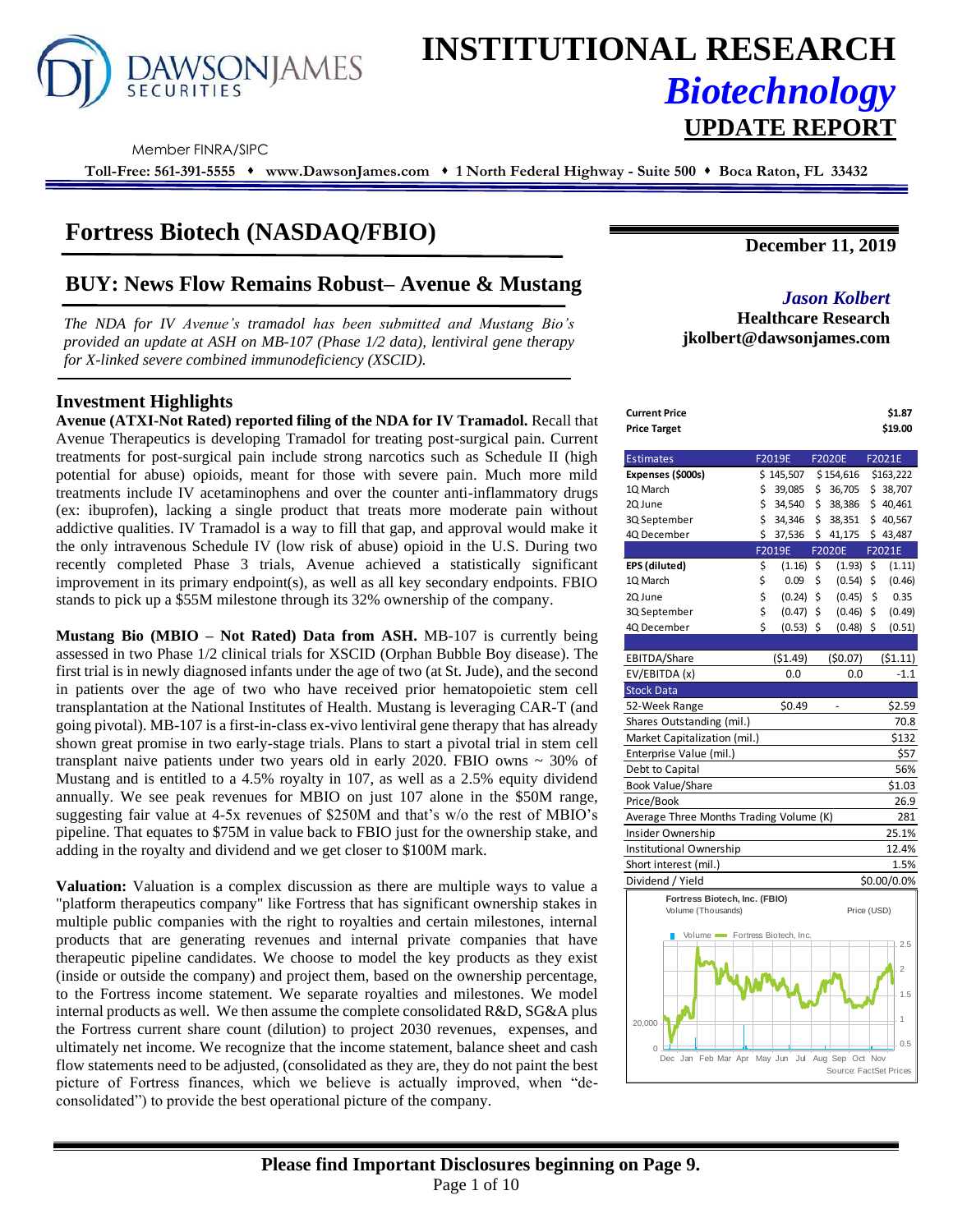

We believe our model is conservative as we only partially count the revenues versus the consolidated expenses, based on the company's controlling interest of the outside companies. For each product we make certain assumptions about timing and probability of success (POS) and apply these assumptions to our model. Our POS factor ranges from as low as just 30% to as high as 70% based on what we feel the data has shown, as well as the chances that the drug can be commercialized. On top of this, we then apply a risk rate of 15% in our Free Cash Flow to the Firm (FCFF), Discounted EPS (dEPS) and Sum of the Parts (SOP) models. We then average the result and round to the nearest whole number to derive our \$19.00- 12-month price target.

**Risk to our thesis, include the following:** (1) commercial; (2) regulatory; (3) clinical; (4) manufacturing; (5) financial; (6) liability; and (7) intellectual property. We review these and other risks in the risk section of this report.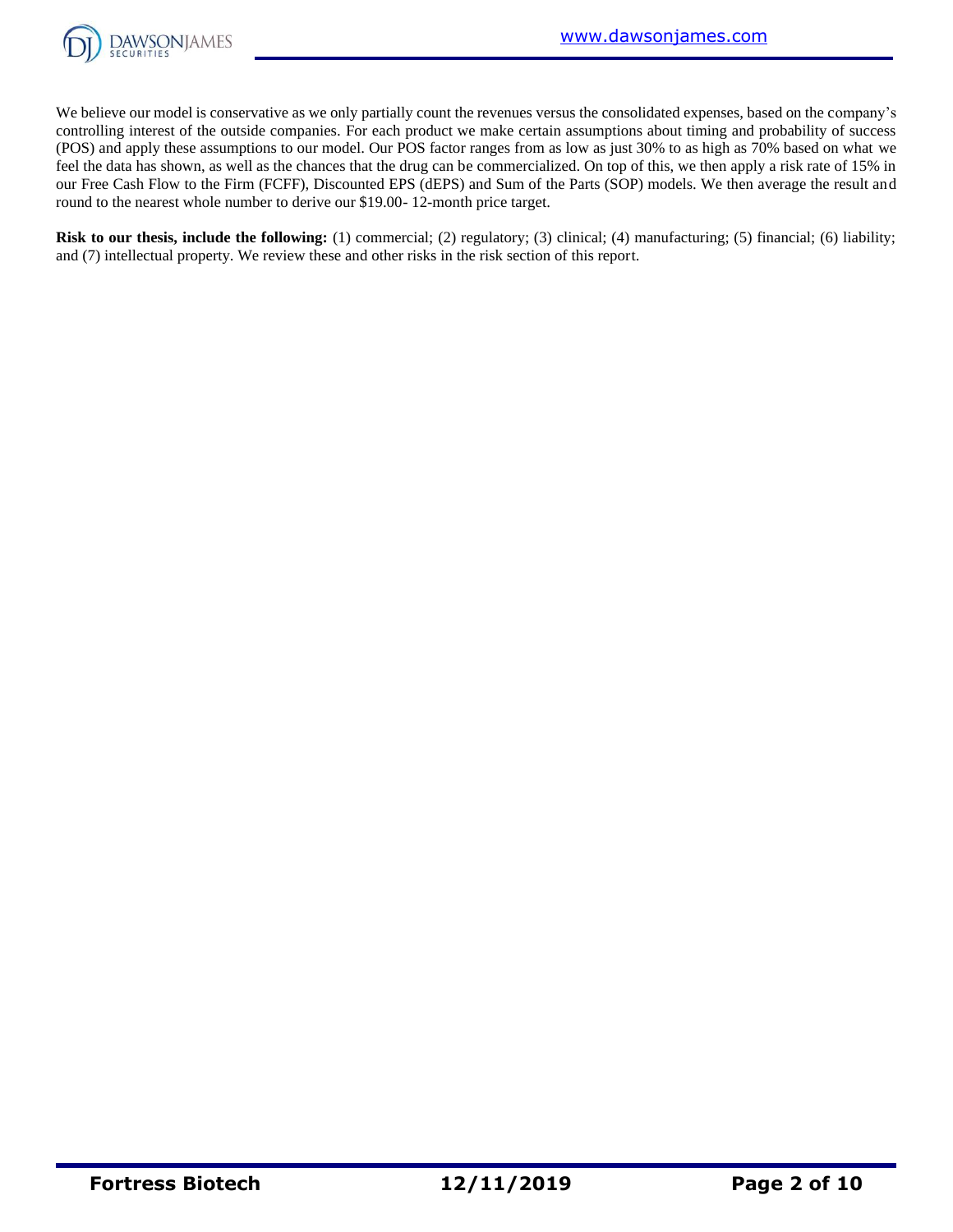

#### **Model Assumptions**

- 1. We model five late-stage therapeutic products (below) and apply to each one its own probability of success factor.
- 2. Each model assumes launch timing, market share, and pricing.
- 3. Models are based on available statistics for prevalence and incidence of the target therapeutic indication.
- 4. Price is based on our understanding of the market and the duration of therapy annually.

#### **Exhibit 1. Product Models**

| <b>Exhibit 1. Product Models</b>                                  |            |                   |                   |                   |                              |                    |                                             |                                             |                                  |                   |                                                |                                  |                   |
|-------------------------------------------------------------------|------------|-------------------|-------------------|-------------------|------------------------------|--------------------|---------------------------------------------|---------------------------------------------|----------------------------------|-------------------|------------------------------------------------|----------------------------------|-------------------|
| <b>Avenue Therapeutics</b>                                        | 2018E      | 2019E             | 2020E             | 2021E             | 2022E                        | 2023E              | 2024E                                       | 2025E                                       | 2026E                            | 2027E             | 2028E                                          | 2029E                            | 2030E             |
| IV Tramadol<br>IV pain relievers market                           | 10,000,000 | 10,010,000        | 10,020,010        | 10,030,030        | 10,040,060                   | 10,050,100         | 10,060,150                                  | 10,070,210                                  | 10,080,281                       | 10,090,361        | 10,100,451                                     | 10,110,552                       | 10,120,662        |
| Cost of Therapy                                                   |            |                   |                   | \$200             | \$200                        | \$202              | \$204                                       | \$206                                       | \$208                            | \$210             | \$212                                          | \$214                            | \$217             |
| Price Change                                                      |            |                   |                   |                   | 1.0%                         | 1.0%               | 1.0%                                        | 1.0%                                        | 1.0%                             | 1.0%              | 1.0%                                           | 1.0%                             | 1.0%              |
| Market share<br>Patients Treated with a Course                    |            |                   |                   | 1%<br>100,300     | 2%<br>200,801                | 4%<br>402,004      | 10%<br>1,006,015                            | 20%<br>2,014,042                            | 30%<br>3,024,084                 | 35%<br>3,531,626  | 40%<br>4,040,180                               | 45%<br>4,549,748                 | 45%<br>4,554,298  |
| Revenues (000)                                                    |            |                   |                   | 20,060            | 40,160                       | 81,205             | 205,247                                     | 415,014                                     | 629,375                          | 742.355           | 857,747                                        | 975,589                          | 986,330           |
| Probability of Success (Phase 3)                                  |            |                   |                   | 70%               | 70%                          | 70%                | 70%                                         | 70%                                         | 70%                              | 70%               | 70%                                            | 70%                              | 70%               |
| <b>Adjusted Revenues (000)</b>                                    |            |                   |                   | 14,042 \$<br>Ŝ    | 28,112<br>.s                 | 56,843             | 143,673<br>Ŝ                                | -\$<br>290,510<br>-\$                       | 440,562 \$                       | 519,648           | \$<br>$600,423$ \$                             | 682,912<br>$\mathsf{s}$          | 690,431           |
| <b>Mustang Bio</b>                                                | 2018E      | 2019E             | 2020E             | 2021E             | 2022E                        | 2023E              | 2024E                                       | 2025E                                       | 2026E                            | 2027E             | 2028E                                          | 2029E                            | 2030E             |
| MB-107 "Bubble Boy"                                               |            |                   |                   |                   |                              |                    |                                             |                                             |                                  |                   |                                                |                                  |                   |
| Current "Reservoir" patients (U.S. and ex-U.S. markets)           |            |                   |                   |                   | 1,050                        | 1,125              | 900                                         | 600                                         | 500                              | 575               | 475                                            | 375                              | 275               |
| New Cases a year (U.S. and ex-U.S. markets)                       |            |                   |                   |                   | 75                           | 75                 | 75                                          | 75                                          | 75                               | 75                | 75                                             | 75                               | 75                |
| Market Share Prevalance                                           |            |                   |                   |                   | 10%                          | 20%                | 35%                                         | 55%                                         | 60%                              | 65%               | 70%                                            | 75%                              | 80%               |
| Market Share New Cases                                            |            |                   |                   |                   | 10%                          | 20%                | 35%                                         | 55%                                         | 75%                              | 85%               | 90%                                            | 90%                              | 90%               |
| Total patients treated                                            |            |                   |                   |                   | 113                          | 240                | 341                                         | 371                                         | 356                              | 438               | 400                                            | 349                              | 288               |
| Cost of Therapy (one-time)                                        |            |                   |                   |                   | \$ 1,500,000<br><sub>S</sub> | 1,500,000          | 1,500,000                                   | 1,500,000<br>s<br>-S                        | 1,500,000<br><sub>S</sub>        | 1,500,000         | 1,500,000<br>s<br>-S                           | 1,500,000<br>s                   | 1,500,000         |
| Revenues (M)                                                      |            |                   |                   |                   | 168,750                      | 360,000            | 511,875                                     | 556,875                                     | 534,375                          | 656,250           | 600,000                                        | 523,125                          | 431,250           |
| Probability of Success (Phase 2/3)                                |            |                   |                   |                   | 30%                          | 30%                | 30%                                         | 30%                                         | 30%                              | 30%               | 30%                                            | 30%                              | 30%               |
| Adjusted Revenues (M)                                             |            |                   |                   | \$                | 50,625<br>.s                 | 108,000            | 153,563<br>.s                               | 167,063<br>-\$<br>-\$                       | 160,313                          | 196,875<br>\$     | 180,000<br>\$<br>-Ś                            | 156,938<br>Ŝ.                    | 129,375           |
| Royalty assumed                                                   |            |                   |                   |                   | 4.5%                         | 4.5%               | 4.5%                                        | 4.5%                                        | 4.5%                             | 4.5%              | 4.5%                                           | 4.5%                             | 4.5%              |
| Royalty revenue (000)                                             |            |                   |                   | S                 | 2,278                        | 4,860              | 6,910                                       | 7,518                                       | 7,214                            | 8,859 \$          | 8,100 \$                                       | 7,062 \$                         | 5,822             |
| CheckPoint PD-L1 in NSCLC                                         | 2018E      | 2019E             | 2020E             | 2021E             | 2022E                        | 2023E              | 2024E                                       | 2025E                                       | 2026E                            | 2027E             | 2028E                                          | 2029E                            | 2030E             |
| Cosibelimab (NSCLC)                                               |            |                   |                   |                   |                              |                    |                                             |                                             |                                  |                   |                                                |                                  |                   |
| New cases of lung cancer/year                                     |            | 228,150           | 228,150           | 228,150           | 228,150                      | 228,150            | 228,150                                     | 228,150                                     | 228,150                          | 228,150           | 228,150                                        | 228,150                          | 228,150           |
| Patients - PDL1 Option                                            |            | 75%               | 75%               | 75%               | 75%                          | 75%                | 75%                                         | 75%                                         | 75%                              | 75%               | 75%                                            | 75%                              | 75%               |
| Target patient population                                         |            | 171,113           | 171,113           | 171,113           | 171,113                      | 171,113            | 171,113                                     | 171,113                                     | 171,113                          | 171,113           | 171,113                                        | 171,113                          | 171,113           |
| Market share                                                      |            |                   |                   |                   |                              | 1%                 | 2%                                          | 4%                                          | 6%                               | 8%                | 10%                                            | 12%                              | 14%               |
| Patients treated                                                  |            |                   |                   |                   |                              | 1,711              | 3.422                                       | 6.845                                       | 10.267                           | 13,689            | 17,111                                         | 20.534                           | 23,956            |
| Costs                                                             |            |                   |                   |                   | s                            | 35,000 \$          | 55,000                                      | 55,000<br>s<br>- S                          | 55,000<br><b>S</b>               | 55,000            | 55,000<br><b>S</b><br>-S                       | 55,000<br>- S                    | 55,000            |
| Revenues ('000)                                                   |            |                   |                   |                   | <sub>\$</sub>                | 59,889             | 188,224<br>- \$                             | 376,448<br>-S<br>- S                        | 564,671<br>- \$                  | 752.895           | 941,119<br>£.<br>- \$                          | 1,129,343<br>s                   | 1,317,566         |
| Probability of Success                                            |            |                   |                   |                   |                              | 50%                | 50%                                         | 50%                                         | 50%                              | 50%               | 50%                                            | 50%                              | 50%               |
| Adjusted Revenues (M)                                             |            |                   |                   |                   | s                            | 29,945             | 94,112<br>-S                                | 188,224<br>-S<br>- S                        | 282,336<br>$\,$ $\,$             | 376,448           | 470,559<br>- \$<br>$\mathbf{s}$                | 564,671 \$                       | 658,783           |
| Royalty assumed                                                   | 4.5%       | 4.5%              | 4.5%              | 4.5%              | 4.5%                         | 4.5%               | 4.5%                                        | 4.5%                                        | 4.5%                             | 4.5%              | 4.5%                                           | 4.5%                             | 4.5%              |
| Royalty revenue (000)                                             |            |                   |                   |                   |                              |                    |                                             | 1,348<br>$\mathbf{s}$<br>S                  | 4,235<br>$\mathbf{s}$            | 8,470             | 12,705<br><sub>S</sub><br>$\mathbf{s}$         | 16,940<br><b>S</b>               | 21,175            |
|                                                                   |            |                   |                   |                   |                              |                    |                                             |                                             |                                  |                   |                                                |                                  |                   |
| <b>CheckPoint TKI in NSCLC</b>                                    | 2018E      | 2019E             | 2020E             | 2021E             | 2022E                        | 2023E              | 2024E                                       | 2025E                                       | 2026E                            | 2027E             | 2028E                                          | 2029E                            | 2030E             |
| CK-101 (EGFR mutation + LC)                                       |            |                   |                   |                   |                              |                    |                                             |                                             |                                  |                   |                                                |                                  |                   |
| New cases of lung cancer/year                                     |            | 228,150           | 228,150           | 228,150           | 228,150                      | 228,150            | 228,150                                     | 228,150                                     | 228,150                          | 228,150           | 228,150                                        | 228,150                          | 228,150           |
| Total Lung Cancer Market size (M)                                 |            | 19,250,000        | 19,478,150        | 19,706,300        | 19,934,450                   | 20,162,600         | 20,390,750                                  | 20,618,900                                  | 20,847,050                       | 21,075,200        | 21,303,350                                     | 21,531,500                       | 21,759,650        |
| Total NSCLC lung cancer<br>% of patients with EGFR/NSCLC patients |            | 16,362,500<br>26% | 16,556,428<br>26% | 16,750,355<br>26% | 16,944,283<br>26%            | 17,138,210<br>26%  | 17,332,138<br>26%                           | 17,526,065<br>26%                           | 17,719,993<br>26%                | 17,913,920<br>26% | 18,107,848<br>26%                              | 18,301,775<br>26%                | 18,495,703<br>26% |
| Patients with EGFR/NSCLC patients                                 |            |                   |                   |                   |                              |                    |                                             |                                             |                                  |                   |                                                |                                  |                   |
| Market share                                                      |            |                   |                   |                   |                              | 59,319<br>5%       | 59,319<br>10%                               | 59,319<br>12%                               | 59,319<br>14%                    | 59,319<br>15%     | 59,319<br>16%                                  | 59,319<br>17%                    | 59,319<br>18%     |
| Treated patients (000)                                            |            |                   |                   |                   |                              | 2,966              | 5,932                                       | 7,118                                       | 8,305                            | 8,898             | 9,491                                          | 10,084                           | 10,677            |
|                                                                   |            |                   |                   |                   |                              |                    |                                             |                                             |                                  | 182,880           |                                                |                                  | 182.880           |
| Cost (competition=\$15,240/month)<br>Revenues ('000)              |            |                   |                   |                   | s<br>$\mathbf{s}$            | 182,880<br>542,413 | 182,880<br>-\$<br>$\mathbf{s}$<br>1,084,826 | 182,880<br>-S<br>- S<br>s<br>1,301,791<br>s | 182,880<br>-S<br>1,518,756<br>s. | 1,627,239         | 182,880<br>-\$<br>- S<br>\$<br>1,735,721<br>\$ | 182,880<br>- S<br>1,844,204<br>s | 1,952,687         |
|                                                                   |            |                   |                   |                   |                              |                    | 30%                                         | 30%                                         |                                  |                   |                                                |                                  | 30%               |
| Probability of Success                                            |            |                   |                   |                   | .\$                          | 30%<br>162.724     | - Ś                                         | 390.537                                     | 30%<br>455.627                   | 30%<br>488.172    | 30%<br>520.716 \$                              | 30%<br>553.261                   | 585.806           |
| Adjusted Revenues (000)                                           |            |                   |                   |                   |                              |                    | 325,448                                     | -\$<br>- \$                                 | -\$                              |                   | -\$                                            | \$                               |                   |
| Royalty assumed<br>Royalty revenue (000)                          |            |                   |                   |                   |                              | 4.5%<br>7,323      | 4.5%<br>14,645 \$<br>$\mathbf{\hat{s}}$     | 4.5%<br>17,574<br>ß                         | 4.5%<br>20,503<br>$\mathcal{S}$  | 4.5%<br>21,968 \$ | 4.5%<br>23,432 \$                              | 4.5%<br>24,897 \$                | 4.5%<br>26,361    |
| <b>Cyprium Therapeutics (private)</b>                             | 2018E      | 2019E             | 2020E             | 2021E             | 2022E                        | 2023E              | 2024E                                       | 2025E                                       | 2026E                            | 2027E             | 2028E                                          | 2029E                            | 2030E             |
| CUTX-101 (Menkes Disease)                                         |            |                   |                   |                   |                              |                    |                                             |                                             |                                  |                   |                                                |                                  |                   |
| Prevalance (USA)                                                  | 2,720      | 2,720             | 2,720             | 2,720             | 2.720                        | 2,720              | 2,720                                       | 2,720                                       | 2,720                            | 2,720             | 2,720                                          | 2.720                            | 2,720             |
| Incidence annualy (USA)                                           | 3,000      | 3,000             | 3,000             | 3,000             | 3,000                        | 3,000              | 3,000                                       | 3,000                                       | 3,000                            | 3,000             | 3,000                                          | 3,000                            | 3,000             |
| Target patient population                                         | 2,500      | 2,500             | 2,500             | 2,500             | 2,500                        | 2,500              | 2,500                                       | 2,500                                       | 2,500                            | 2,500             | 2,500                                          | 2,500                            | 2,500             |
| Market share                                                      |            | 0%                | 0%                | 0%                | 10%                          | 30%                | 50%                                         | 70%                                         | 80%                              | 80%               | 80%                                            | 80%                              | 80%               |
| Patients treated                                                  |            |                   |                   |                   | 250                          | 750                | 1,250                                       | 1,750                                       | 2,000                            | 2,000             | 2,000                                          | 2,000                            | 2,000             |
|                                                                   |            |                   |                   |                   | nnn                          | <b>OOO</b>         | an oc                                       | inn nnn                                     | inn nnn                          | nn nnr            | an nan                                         | no or                            | 00.000            |

| Market share           | 0% | 0% | 0%   | 10%     | 30%     | 50%        | 70%     | 80%     | 80%      | 80%      | 80%      | 80%     |
|------------------------|----|----|------|---------|---------|------------|---------|---------|----------|----------|----------|---------|
| Patients treated       |    |    |      | 250     | 750     | 1,250      | 1,750   | 2,000   | 2,000    | 2,000    | 2,000    | 2,000   |
| Price                  |    |    |      | 300,000 | 300,000 | 300,000    | 300,000 | 300,000 | 300,000  | 300,000  | 300,000  | 300,000 |
| Revenues (000)         |    |    |      | 75,000  | 225,000 | 375,000    | 525.000 | 600.000 | 600,000  | 600,000  | 600,000  | 600,000 |
| Probability of Success |    |    |      | 30%     | 30%     | 30%        | 30%     | 30%     | 30%      | 30%      | 30%      | 30%     |
| Adjusted Revenues (M)  |    |    |      | 22.500  | 67.500  | 112.500    | 157.500 | 180.000 | 180,000  | 180,000  | 180.000  | 180,000 |
| Royalty assumed        |    |    | 4.5% | 4.5%    | 4.5%    | 4.5%       | 4.5%    | 4.5%    | 4.5%     | 4.5%     | 4.5%     | 4.5%    |
| Royalty revenue (000)  |    |    |      | 1.013   | 3.038   | $5,063$ \$ | 7.088   | 8.100   | 8,100 \$ | 8,100 \$ | 8,100 \$ | 8,100   |

*Source: Dawson James*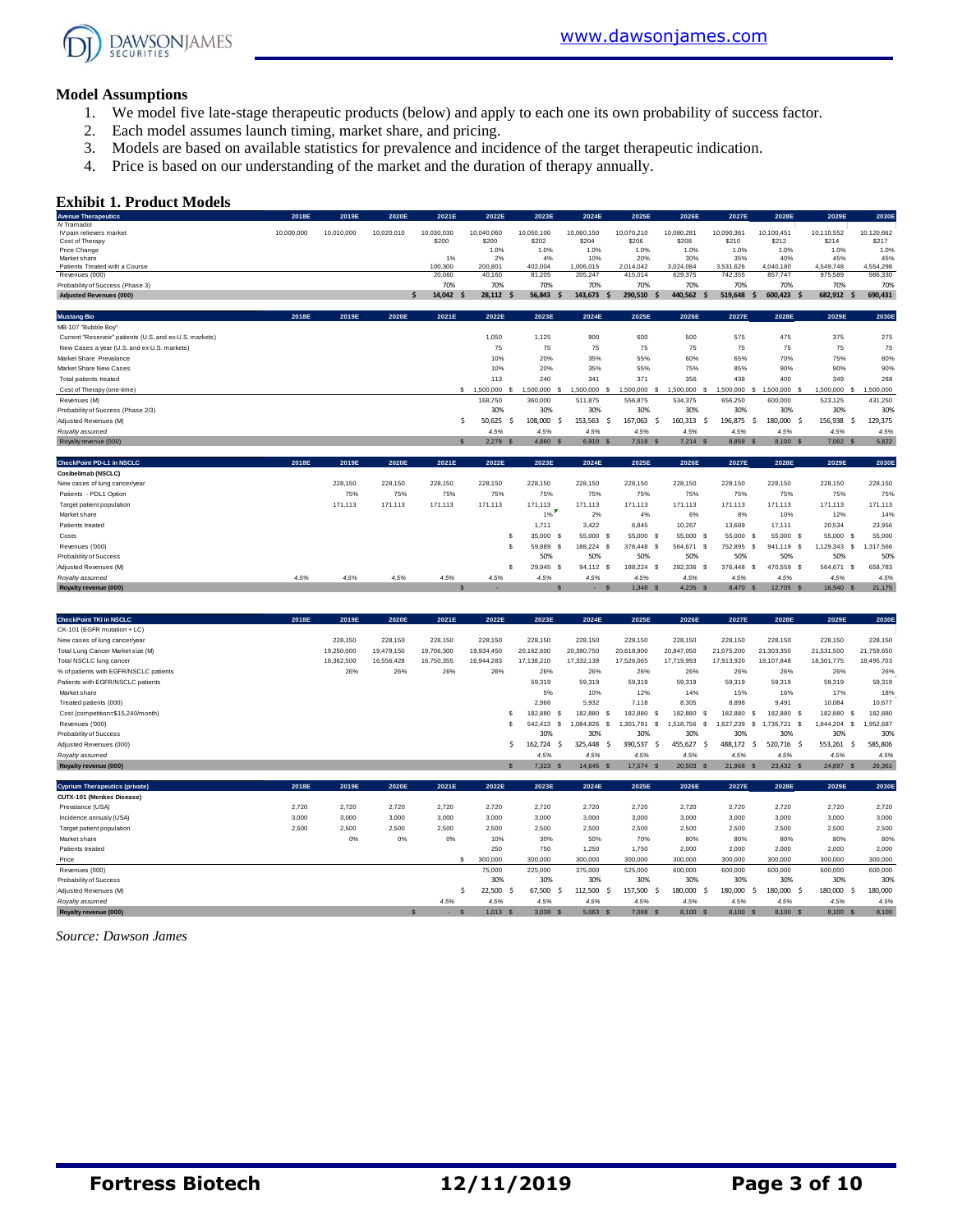

**Valuation:** As we previously mentioned, Valuation is a complex discussion for Fortress. Fortress as the controlling entity reports consolidates statements. There are multiple ways to value a "platform therapeutics company" like Fortress that has majority ownership in multiple public companies with the rights to royalties and milestones, plus the company has its own internal products that are generating revenues and internal private companies that have their own therapeutic pipeline candidates. We choose to model the key products as they exist (inside and outside the company) and project them based on the ownership percentage to the Fortress income statement. We recognize that this is "a model." It is a method to forecast a future value. i.e., reporting the revenues of outside companies based on the percentage ownership, (not as a 100% consolidated entity) but we do show the consolidated expenses as they are currently reported by Fortress. We view our method as doubly conservative, that is, we cut the revenues but not the expenses. One might argue we need to assess each outside company, determine net-income, and apply valuation metrics, based on the projected value of the external company. We leave that for "others" to do, as our purpose is to determine, is their upside to Fortress based on the value of the holding in the external companies, the product royalties, the annual stock dividend, and the internal companies and P&L metrics of Fortress itself? We clearly conclude, Yes. In our model, we do separate and show our projected revenues, royalties and milestones. We model external and internal products. We then assume R&D, SG&A based on the current consolidated numbers. We project the share count as well as revenues, expenses, and ultimately net-income out to 2030. For each individual product, we make certain assumptions about timing and probability of success and apply these assumptions to our model. We apply a probability of success in our therapeutic models. This ranges from as low as just 30% to as high as 70% based on what we feel is the therapeutic risk that the product will advance. In addition to the success factor, we apply a 15% discount rate (r) in our Free Cash Flow to the Firm (FCFF), Discounted EPS (dEPS) and Sum of the Parts (SOP) models. We then average the result and round to the nearest whole number to derive our \$19.00 - 12 month price target.

#### **Exhibit 2. Free Cash Flow Model**

| <b>Exhibit 2. Free Cash Flow Model</b> |              |
|----------------------------------------|--------------|
| Average                                | 19           |
| <b>Price Target</b>                    |              |
|                                        | 2020<br>Year |
|                                        |              |

| 12 month price target.                 |                      |            |           |            |           |                      |        |         |                                                              |         |         |         |         |         |
|----------------------------------------|----------------------|------------|-----------|------------|-----------|----------------------|--------|---------|--------------------------------------------------------------|---------|---------|---------|---------|---------|
| <b>Exhibit 2. Free Cash Flow Model</b> |                      |            |           |            |           |                      |        |         |                                                              |         |         |         |         |         |
|                                        | Average              | 19         |           |            |           |                      |        |         |                                                              |         |         |         |         |         |
|                                        | Price Target<br>Year | 21<br>2020 |           |            |           |                      |        |         |                                                              |         |         |         |         |         |
| DCF Valuation Using FCF (mln):         |                      |            |           |            |           |                      |        |         |                                                              |         |         |         |         |         |
| units ('000)                           |                      |            | 2019E     | 2020E      | 2021E     | 2022E                | 2023E  | 2024E   | 2025E                                                        | 2026E   | 2027E   | 2028E   | 2029E   | 2030E   |
| EBIT                                   |                      |            | (94, 843) | (122, 173) | (74, 545) | (93, 497)            | 42,813 | 204,593 | 349,827                                                      | 489,468 | 573,567 | 639,929 | 704,893 | 741,081 |
| <b>Tax Rate</b>                        |                      |            | 0%        | 0%         | 0%        | 0%                   | 0%     | 10%     | 15%                                                          | 18%     | 20%     | 21%     | 21%     | 21%     |
| EBIT (1-t)                             |                      |            | (94, 843) | (122, 173) | (74, 545) | (93, 497)            | 42,813 | 184,134 | 297,353                                                      | 401,364 | 458,854 | 505,544 | 556,865 | 585,454 |
| CapEx                                  |                      |            |           |            |           |                      |        |         |                                                              |         |         |         |         |         |
| Depreciation                           |                      |            |           |            |           |                      |        |         |                                                              |         |         |         |         |         |
| Change in NWC                          |                      |            |           |            |           |                      |        |         |                                                              |         |         |         |         |         |
| FCF                                    |                      |            | (94, 843) | (122, 173) | (74, 545) | (93, 497)            | 42,813 | 184,134 | 297,353                                                      | 401,364 | 458,854 | 505,544 | 556,865 | 585,454 |
| PV of FCF                              |                      | (109, 069) |           | (122, 173) | (64, 822) | (70, 697)            | 28,150 | 105,279 | 147,837                                                      | 173,521 | 172,500 | 165,263 | 158,296 | 144,715 |
| Discount Rate                          |                      |            | 15%       |            |           |                      |        |         |                                                              |         |         |         |         |         |
| Long Term Growth Rate                  |                      |            | 1%        |            |           |                      |        |         |                                                              |         |         |         |         |         |
| <b>Terminal Cash Flow</b>              |                      | 4,223,632  |           |            |           |                      |        |         |                                                              |         |         |         |         |         |
| Terminal Value YE2030                  |                      | 1,044,017  |           |            |           |                      |        |         |                                                              |         |         |         |         |         |
| <b>NPV</b>                             |                      | 1,881,887  |           |            |           |                      |        |         |                                                              |         |         |         |         |         |
| NPV-Debt                               |                      |            | 9,396     |            |           |                      |        |         |                                                              |         |         |         |         |         |
| Shares out ('000)                      |                      |            | 89,807    | 2030E      |           |                      |        |         |                                                              |         |         |         |         |         |
| NPV Per Share                          |                      |            | 21        |            |           |                      |        |         |                                                              |         |         |         |         |         |
| Source: Dawson James                   |                      |            |           |            |           |                      |        |         |                                                              |         |         |         |         |         |
| <b>Exhibit 3. Discounted-EPS Model</b> |                      |            |           |            |           |                      |        |         |                                                              |         |         |         |         |         |
| <b>Current Year</b>                    |                      |            | 2020      |            |           |                      |        |         | Discount Rate and Earnings Multiple Varies, Year is Constant |         |         |         |         |         |
| Year of EPS                            |                      |            | 2030      |            |           |                      |        |         |                                                              |         |         |         |         |         |
| Earnings Multiple                      |                      |            | 10        |            |           |                      |        | 5%      | 10%                                                          | 15%     |         | 20%     | 25%     | 30%     |
| <b>Discount Factor</b>                 |                      |            | 15%       |            | Earnings  |                      | 1      | 3.80    | 2.39                                                         | 1.53    |         | 1.00    | 0.66    | 0.45    |
| Selected Year EPS                      |                      | \$         | 6.19      |            | Multiple  |                      | 5      | 19.00   | 11.93                                                        | 7.65    |         | 5.00    | 3.32    | 2.24    |
| <b>NPV</b>                             |                      |            | 15        |            |           |                      | 10     | 37.99   | 23.86                                                        | 15.30   |         | 9.99    | 6.64    | 4.49    |
|                                        |                      |            |           |            |           |                      | 15     | 56.99   | 35.79                                                        | 22.95   | 14.99   |         | 9.97    | 6.73    |
|                                        |                      |            |           |            |           |                      | 20     | 75.99   | 47.72                                                        | 30.59   | 19.99   |         | 13.29   | 8.98    |
|                                        |                      |            |           |            |           |                      | 25     | 94.98   | 59.65                                                        | 38.24   | 24.99   |         | 16.61   | 11.22   |
|                                        |                      |            |           |            |           |                      | 30     | 113.98  | 71.58                                                        | 45.89   | 29.98   |         | 19.93   | 13.47   |
|                                        |                      |            |           |            |           |                      | 35     | 132.97  | 83.51                                                        | 53.54   | 34.98   |         | 23.26   | 15.71   |
|                                        |                      |            |           |            |           |                      |        |         |                                                              |         |         |         |         |         |
|                                        |                      |            |           |            |           | Source: Dawson James |        |         |                                                              |         |         |         |         |         |

#### **Exhibit 3. Discounted-EPS Model**

| <b>Current Year</b>      |   | 2020 |
|--------------------------|---|------|
| Year of EPS              |   | 2030 |
| Earnings Multiple        |   | 10   |
| <b>Discount Factor</b>   |   | 15%  |
| <b>Selected Year EPS</b> | Ś | 6.19 |
| <b>NPV</b>               |   | 15   |

| Current Year<br>Year of EPS | 2020<br>2030 |          |    | Discount Rate and Earnings Multiple Varies, Year is Constant |       |       |       |       |       |
|-----------------------------|--------------|----------|----|--------------------------------------------------------------|-------|-------|-------|-------|-------|
| Earnings Multiple           | 10           |          |    | 5%                                                           | 10%   | 15%   | 20%   | 25%   | 30%   |
| Discount Factor             | 15%          | Earnings |    | 3.80                                                         | 2.39  | 1.53  | 1.00  | 0.66  | 0.45  |
| Selected Year EPS           | \$<br>6.19   | Multiple |    | 19.00                                                        | 11.93 | 7.65  | 5.00  | 3.32  | 2.24  |
| <b>NPV</b>                  | 15           |          | 10 | 37.99                                                        | 23.86 | 15.30 | 9.99  | 6.64  | 4.49  |
|                             |              |          | 15 | 56.99                                                        | 35.79 | 22.95 | 14.99 | 9.97  | 6.73  |
|                             |              |          | 20 | 75.99                                                        | 47.72 | 30.59 | 19.99 | 13.29 | 8.98  |
|                             |              |          | 25 | 94.98                                                        | 59.65 | 38.24 | 24.99 | 16.61 | 11.22 |
|                             |              |          | 30 | 113.98                                                       | 71.58 | 45.89 | 29.98 | 19.93 | 13.47 |
|                             |              |          | 35 | 132.97                                                       | 83.51 | 53.54 | 34.98 | 23.26 | 15.71 |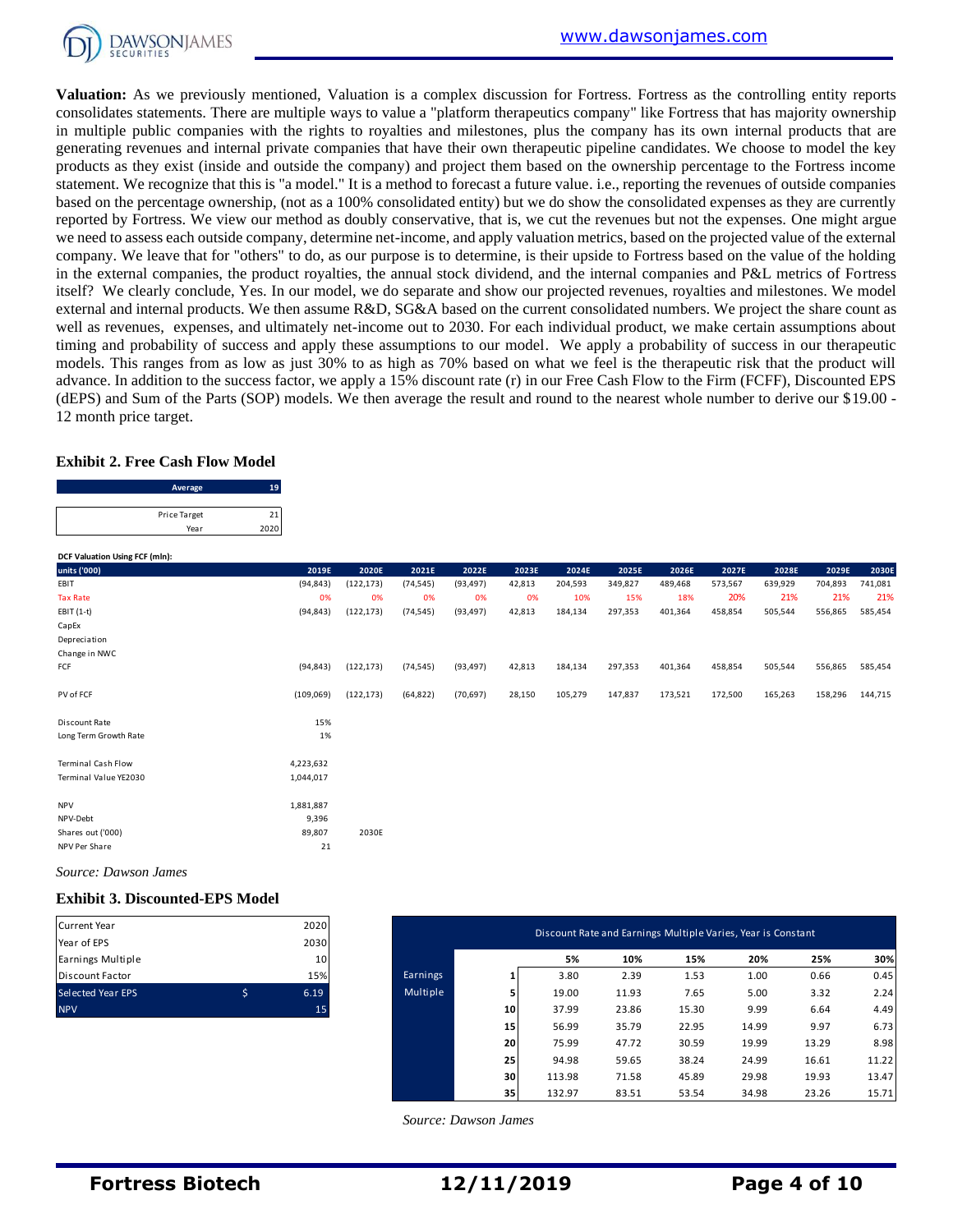

#### **Exhibit 4. Sum-of-the-Parts Model**

| <b>Fortress Biotech</b>                   | LT Gr | Discount<br>Rate | Yrs to Peak    | % Success | Peak Sales<br>(MM's) | <b>Term Val</b> |
|-------------------------------------------|-------|------------------|----------------|-----------|----------------------|-----------------|
| <b>Avenue Tramadol IV (Pain)</b>          | 1%    | 15%              | $\overline{4}$ | 70%       | \$986                | \$7,045         |
| <b>NPV</b>                                |       |                  |                |           |                      | \$9.5           |
| <b>Mustang MB-107 (bubble Boy)</b>        | 1%    | 15%              | $\overline{3}$ | 70%       | \$431                | \$3,080         |
| <b>NPV</b>                                |       |                  |                |           |                      | \$4.8           |
| <b>Cyprium CUTX-101 (Menke's Disease)</b> | 1%    | 30%              | $\overline{4}$ | 70%       | \$600                | \$2,069         |
| <b>NPV</b>                                |       |                  |                |           |                      | \$2             |
| <b>CheckPoint Cosibelimab (PD-L1)</b>     | 1%    | 30%              | $\overline{4}$ | 70%       | \$1,318              | \$4,543         |
| <b>NPV</b>                                |       |                  |                |           |                      | \$4             |
| <b>CheckPoint CK-101 (TRK)</b>            | 1%    | 30%              | 4              | 70%       | \$1,953              | \$6,733         |
| <b>NPV</b>                                |       |                  |                |           |                      | \$5.6           |
| Net Margin (Products)                     |       |                  |                |           |                      | 30%             |
| MM Shrs OS (2030E)                        |       |                  |                |           |                      | 89              |
| <b>Product Total NPV</b>                  |       |                  |                |           |                      | \$20            |
| <b>Product Royalties NPV</b>              | 1%    | 15%              | $\overline{4}$ | 70%       | \$132                | \$944           |
| <b>NPV</b>                                |       |                  |                |           |                      | \$1.3           |
| NPV - Royalties & Products                |       |                  |                |           |                      | \$21.1          |
| <b>Milestones</b>                         | 1%    | 15%              | 4              | 70%       | \$50                 | \$357           |
| <b>NPV</b>                                |       |                  |                |           |                      | \$0.5           |
| NPV - Royalties & Products & Milestones   |       |                  |                |           |                      | \$21.6          |

*Source: Dawson James*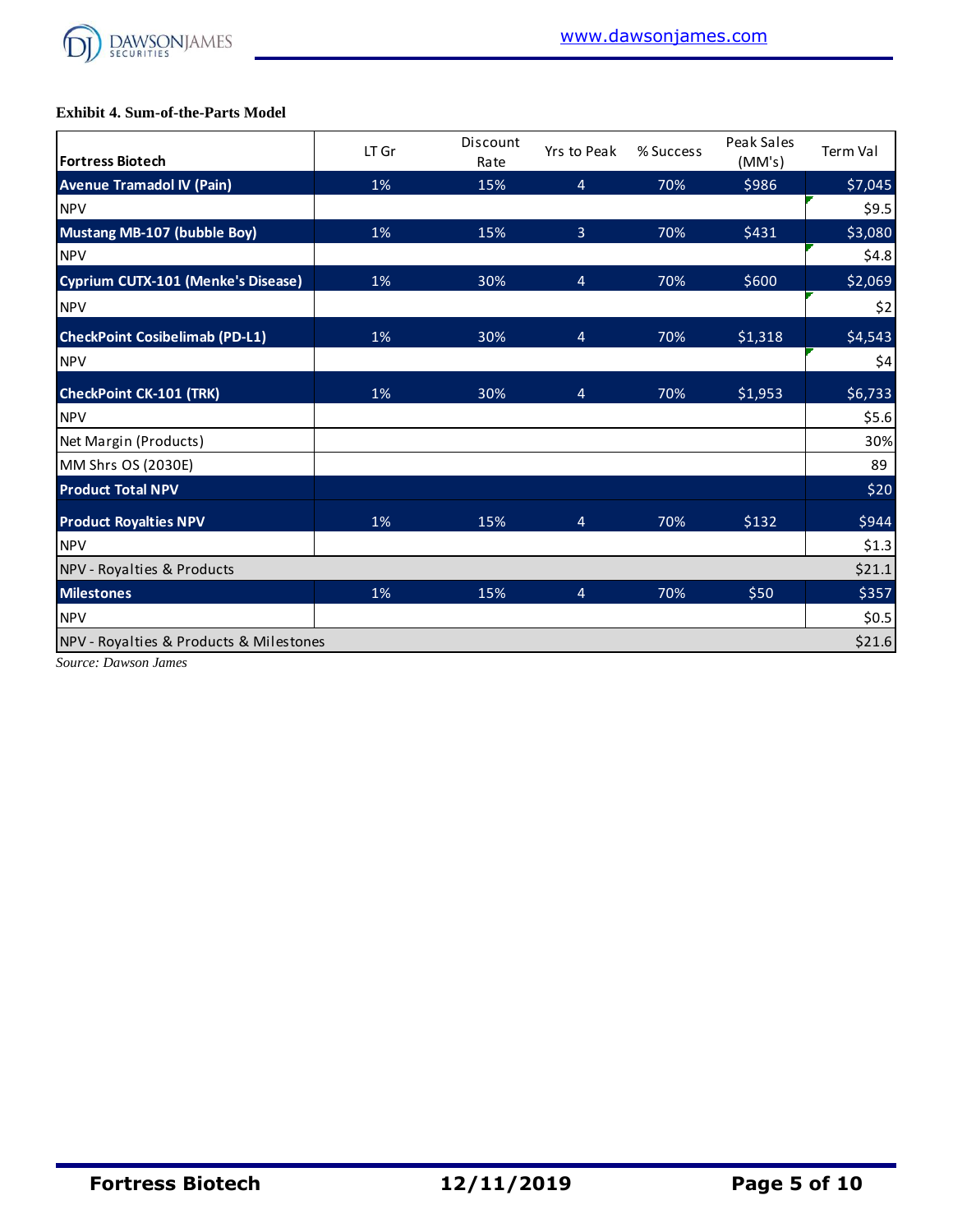

#### **Exhibit 5. Income Statement**

|                                                                     | 1Q19A        | 2Q19A        | 3Q19E        | 4Q19E        | 2019E      | 2020E        | 2021E     | 2022E                  | 2023E                                | 2024E         | 2025E           | 2026E           | 2027E          | 2028E         | 2029E                  | 2030E          |
|---------------------------------------------------------------------|--------------|--------------|--------------|--------------|------------|--------------|-----------|------------------------|--------------------------------------|---------------|-----------------|-----------------|----------------|---------------|------------------------|----------------|
| Probability Revenue Forecast: ('000)                                |              |              |              |              |            |              |           |                        |                                      |               |                 |                 |                |               |                        |                |
| Avenue Therapeutics: IV Tramadol end use sales                      |              |              |              |              |            |              | \$14,042  | 28.112<br>$\mathbf{s}$ | 56,843<br>-S                         | \$<br>143,673 | s<br>290,510    | s.<br>440,562   | \$<br>519,648  | 600,423       | 682,912<br>\$          | 690,431        |
| Percent Owned by Fortress                                           | 32%          | 32%          | 32%          | 32%          | 32%        | 32%          | 32%       | 32%                    | 32%                                  | 32%           | 32%             | 32%             | 32%            | 32%           | 32%                    | 32%            |
| <b>Revenues Atributed back to Fortress</b>                          |              |              |              |              |            |              | 4,493     | 8,996                  | 18,190                               | 45,975        | 92,963          | 140,980         | 166,288        | 192,135       | 218,532                | 220,938        |
|                                                                     |              |              |              |              |            |              |           |                        |                                      |               |                 |                 |                |               |                        |                |
| Mustang Bio - Bubble Boy (MB-107)                                   |              |              |              |              |            |              |           | 50,625<br>\$           | 108.000<br>$\mathbf{s}$              | 153,563       | 167.063<br>s.   | 160,313<br>s.   | 196,875<br>\$  | 180.000       | 156,938<br>\$          | 129,375        |
| Percent Owned by Fortress                                           | 30%          | 30%          | 30%          | 30%          | 30%        | 30%          | 30%       | 30%                    | 30%                                  | 30%           | 30 <sup>o</sup> | 30%             | 30%            | 30%           | 30%                    | 30%            |
| <b>Revenues Atributed back to Fortress</b>                          | $\mathbf{0}$ | $\mathbf{0}$ | $\bf{0}$     | $\mathbf{0}$ | - 0        | $\mathbf{0}$ |           | 15,188                 | 32,400                               | 46,069        | 50,119          | 48,094          | 59,063         | 54,000        | 47,081                 | 38,813         |
| Cyprium - CUTX-101 - Menkes Disease                                 |              |              |              |              |            |              | $\sim$    | 22.500                 | 67.500<br>-S                         | 112.500       | s.<br>157.500   | s.<br>180.000   | \$<br>180.000  | 180.000       | 180.000<br>\$          | 180,000        |
| Percent Owned by Fortress                                           | 89%          | 89%          | 89%          | 89%          | 89%        | 89%          | 89%       | 89%                    | 89%                                  | 89%           | 89%             | 89%             | 89%            | 89%           | 89%                    | 89%            |
| <b>Revenues Atributed back to Fortress</b>                          | $\mathbf{0}$ | $\mathbf{0}$ | $\mathbf{0}$ | $\mathbf{0}$ |            |              |           | 20,025                 | 60.075                               | 100,125       | 140.175         | 160.200         | 160,200        | 160.200       | 160,200                |                |
|                                                                     |              |              |              |              |            |              |           |                        |                                      |               |                 |                 |                |               |                        | 160,200        |
| CheckPoint (Cosibelimab PD-L1)                                      |              |              |              |              |            |              |           | $\sim$                 | 29,945<br>-S                         | 94,112        | 188,224<br>\$   | 282,336<br>s.   | 376,448<br>\$  | 470,559       | 564,671<br>\$          | 658,783        |
| Percent Owned by Fortress                                           | 32%          | 32%          | 32%          | 32%          | 32%        | 32%          | 32%       | 32%                    | 32%                                  | 32%           | 32%             | 32%             | 32%            | 32%           | 329                    | 32%            |
| <b>Revenues Atributed back to Fortress</b>                          |              |              | ٠            | ж.           |            | $\sim$       | ۰.        | ٠                      | 9.582                                | 30.116        | 60,232          | 90.347          | 120.463        | 150.579       | 180.695                | 210,811        |
| CK-101 end use sales                                                |              |              |              |              |            |              |           |                        | 162,724<br>s                         | 325,448       | 390,537<br>¢    | 455,627<br>\$   | 488,172<br>\$. | 520,716       | 553,261<br>\$          | 585,806        |
| Percent Owned by Fortress                                           | 32%          | 32%          | 32%          | 32%          | 32%        | 32%          | 32%       | 32%                    | 32%                                  | 32%           | 32%             | 32%             | 32%            | 32%           | 32%                    | 32%            |
| <b>Revenues Atributed back to Fortress</b>                          |              |              |              |              |            |              |           |                        | 52.072                               | 104.143       | 124.972         | 145,801         | 156,215        | 166.629       | 177.044                | 187,458        |
|                                                                     |              |              |              |              |            |              |           |                        |                                      |               |                 |                 |                |               |                        |                |
| Journey Medical Corporation (Dermatology)                           | 6,477        | 6,477        | 6,452        | 8,645        | 28,051     | 33,661       | 30,295    | 33,325                 | 36,657                               | 40,323        | 44,355          | 48,791          | 53,670         | 59,037        | 64,941                 | 71,435         |
| Percent Owned by Fortress                                           | 100%         | 100%         | 100%         | 100%         | 100%       | 100%         | 100%      | 100%                   | 100%                                 | 100%          | 100%            | 100%            | 100%           | 100%          | 100%                   | 100%           |
| <b>Revenues Atributed back to Fortress</b>                          | 6,477        | 8,199        | 8,000        | 8,000        | 30,676     | 33,661       | 30,295    | 33,325                 | 36,657                               | 40,323        | 44,355          | 48,791          | 53,670         | 59,037        | 64,941                 | 71,435         |
| Other Revenue Back to Fortress                                      |              | 1,051        | 1,000        | 1,000        | 3,051      | 3,356        | 3,692     | 4,061                  | 4,467                                | 4,914         | 5,405           | 5,946           | 6,540          | 7,194         | 7,914                  | 8,705          |
|                                                                     |              |              |              |              |            |              |           |                        |                                      |               |                 |                 |                |               |                        |                |
| <b>Fortress Revenues (consolidated)</b>                             | 6.477        | 9.250        | 9.000        | 9.000        | 33.728     | 37,019       | 38.482    | 81.594                 | 213.443                              | 371.665       | 518.221         | 640,158         | 722,438        | 789,775       | 856,406                | 898.359        |
|                                                                     |              |              |              |              |            |              |           |                        |                                      |               |                 |                 |                |               |                        |                |
|                                                                     |              |              |              |              |            |              |           |                        |                                      |               |                 |                 |                |               |                        |                |
| Avenue Therapeutic (IV Tramadol) Royalties (4.5% on sales > \$325M) |              |              |              |              |            |              |           |                        |                                      |               |                 | S.<br>19,825    | \$<br>23,384   | 27,019<br>£.  | 30,731<br>£.           | 31,069<br>l \$ |
| Associate Milestones                                                |              |              |              |              |            |              | \$55,000  |                        |                                      |               |                 |                 |                |               |                        |                |
|                                                                     |              |              |              |              |            |              |           |                        |                                      |               |                 |                 |                |               |                        |                |
|                                                                     |              |              |              |              |            |              |           |                        |                                      |               |                 |                 |                |               |                        |                |
| Mustang Bio - Bubble Boy (MB-107) Prob. Adj. Royalties - 4.5%       |              |              |              |              |            |              |           | 2,278<br>\$            | 4,860<br>$\mathbf s$                 | \$6,910.31    | 7,518<br>\$     | \$<br>7,214     | 8,859<br>\$    | 8,100         | £.<br>7,062            | 5,822<br>l \$  |
| Associate Milestones                                                |              |              |              |              |            |              |           |                        |                                      |               |                 |                 |                |               |                        |                |
|                                                                     |              |              |              |              |            |              |           |                        |                                      |               |                 |                 |                |               |                        |                |
| Cyprium - CUTX-101 Menke's Disease - Prob. Adj. Royalties - 4.5%    |              |              |              |              |            |              |           | 1,013<br>S.            | $\mathbf{\hat{s}}$<br>3,038          | 5,063<br>S.   | \$<br>7,088     | 8,100<br>s.     | \$<br>8,100    | 8,100         | 8,100<br>£.            | 8,100<br>l SS  |
|                                                                     |              |              |              |              |            |              |           |                        |                                      |               |                 |                 |                |               |                        |                |
| Associate Milestones                                                |              |              |              |              |            |              |           |                        |                                      |               |                 |                 |                |               |                        |                |
|                                                                     |              |              |              |              |            |              |           |                        |                                      |               |                 |                 |                |               |                        |                |
| CheckPoint (Cosibelmab PD-L1) - Prob. Adj. Royalties - 4.5%         |              |              |              |              |            |              |           | S.<br>٠                | <b>S</b><br>$\overline{\phantom{a}}$ | S             | 1,348<br>\$.    | 4,235<br>\$     | 8,470<br>\$    | 12,705<br>-S. | 16,940<br>$\mathbf{s}$ | 21,175<br>l \$ |
| Associate Milestones                                                |              |              |              |              |            |              |           |                        |                                      |               |                 |                 |                |               |                        |                |
|                                                                     |              |              |              |              |            |              |           |                        |                                      |               |                 |                 |                |               |                        |                |
|                                                                     |              |              |              |              |            |              |           |                        | S                                    | S             | \$              |                 | 21,968<br>\$   |               | 24,897<br>£.           | - \$           |
| CheckPoint (CK-101 - TKI) - Prob. Adj. Royalties - 4.5%             |              |              |              |              |            |              |           |                        | 7,323                                | 14,645        | 17,574          | 20,503<br>\$    |                | 23,432        |                        | 26,361         |
| Associate Milestones                                                |              |              |              |              |            |              |           |                        |                                      |               |                 |                 |                |               |                        |                |
| <b>Total Royalties &amp; Milestones</b>                             |              |              | ×.           |              | $\sim$     | 14           | 55.000    | 3,291                  | 15,220                               | 26,618        | 33.527          | 59.878          | 70,781         | 79,356        | 87,730                 | 92.528         |
| <b>Expenses:</b>                                                    |              |              |              |              |            |              |           |                        |                                      |               |                 |                 |                |               |                        |                |
|                                                                     |              |              |              |              |            |              |           |                        |                                      |               |                 |                 |                |               |                        |                |
| <b>Fortress</b>                                                     |              |              |              |              |            |              |           |                        |                                      |               |                 |                 |                |               |                        |                |
| Costs of Goods Sold (Journey Medical)                               | 1,884        | 2,386        | 1,479        | 682          | 6,431      | 6,732        | 6,059     | 6,665                  | 7,331                                | 8,065         | 8,871           | 9,758           | 10,734         | 11,807        | 12,988                 | 14,287         |
| %COGS                                                               | 29%          | 26%          | 23%          | 8%           | 23%        | 20%          | 20%       | 20%                    | 20%                                  | 20%           | 20 <sup>o</sup> | 20 <sup>o</sup> | 20%            | 20%           | 20%                    | 20%            |
| Research and Development                                            | 23,273       | 18,511       | 19,000       | 18,000       | 78,784     | 82,723       | 86,859    | 91,202                 | 95,762                               | 100,551       | 105,578         | 110,857         | 116,400        | 122,220       | 128,331                | 134,747        |
| Research and Development- licenses acquired                         | 450          | 200          | 978          | 2,624        | 4,253      | 8,000        | 12,000    | 16,000                 | 16,800                               | 17,640        | 18,522          | 19,448          | 20,421         | 21,442        | 22,514                 | 23,639         |
| General and Administrative                                          | 13,478       | 13.443       | 12.889       | 16,229       | 56,040     | 57,160       | 58.304    | 59.470                 | 60.659                               | 61,872        | 63.110          | 64.372          | 65.659         | 66.972        | 68.312                 | 69,678         |
|                                                                     |              |              |              |              |            |              |           |                        |                                      |               |                 |                 |                |               |                        |                |
| <b>Total Operating expenses (consolidated)</b>                      | 39.085       | 34.540       | 34,346       | 37,536       | 145,507    | 154,616      | 163,222   | 173,337                | 180.553                              | 188,127       | 196,081         | 204,435         | 213,214        | 222,441       | 232,144                | 242,352        |
| <b>Operating Income (Loss)</b>                                      | (29, 835)    | (25, 290)    | (25, 346)    | (28, 536)    | (109, 006) | (117, 597)   | (69, 740) | (88, 452)              | 48,110                               | 210,156       | 355,667         | 495,601         | 580,006        | 646,690       | 711,991                | 748,535        |
| Interest income (expense), net                                      | 438          | 779          |              |              | 1,217      | 1,278        | 1,342     | 1,409                  | 1,479                                | 1,553         | 1,631           | 1,712           | 1,798          | 1,888         | 1,982                  | 2,081          |
| Interest expense and financing fee                                  | (2, 469)     | (3, 106)     |              |              | (5, 575)   | (5,854)      | (6, 146)  | (6, 454)               | (6.776)                              | (7, 115)      | (7, 471)        | (7, 845)        | (8, 237)       | (8,649)       | (9,081)                | (9,535)        |
|                                                                     |              |              |              |              |            |              |           |                        |                                      |               |                 |                 |                |               |                        |                |
| Change in FV of derivative liability                                |              |              |              |              |            |              |           |                        |                                      |               |                 |                 |                |               |                        |                |
| Change in FV of subsidiary convertible note                         |              |              |              |              |            |              |           |                        |                                      |               |                 |                 |                |               |                        |                |
| Change in FV of investments                                         |              |              |              |              |            |              |           |                        |                                      |               |                 |                 |                |               |                        |                |
| Gain on deconsolidation of Caelum                                   | 18,384       | 137          |              |              | 18,521     |              |           |                        |                                      |               |                 |                 |                |               |                        |                |
| <b>Total Other Income</b>                                           | 16,353       | (2, 190)     |              |              | 14,163     | (4,576)      | (4,805)   | (5,045)                | (5,297)                              | (5, 562)      | (5,840)         | (6, 132)        | (6, 439)       | (6, 761)      | (7,099)                | (7, 454)       |
| Pretax Income (loss from continuing operations)                     | (13.482)     | (27, 480)    | (25, 346)    | (28.536)     | (94, 843)  | (122, 173)   | (74.545)  | (93.497)               | 42.813                               | 204.593       | 349,827         | 489.468         | 573.567        | 639.929       | 704.893                | 741.081        |
|                                                                     |              |              |              |              |            |              |           |                        |                                      | 20,459        | 52,474          | 88,104          | 114,713        | 134,385       | 162,125                | 185,270        |
| Income Tax Benefit (Provision)<br><b>Tax Rate</b>                   |              | 0%           |              |              |            |              |           | 0%                     | 0 <sup>6</sup>                       |               | 15'             |                 |                |               |                        |                |
|                                                                     |              |              |              |              |            |              |           |                        |                                      |               |                 |                 |                |               |                        |                |
| <b>GAAP Net Income (Loss)</b>                                       | (13, 482)    | (27, 480)    | (25, 346)    | (28, 536)    | (94, 843)  | (122, 173)   | (74, 545) | (93, 497)              | 42,813                               | 184,134       | 297,353         | 401,364         | 458,854        | 505,544       | 542,767                | 555,811        |
|                                                                     |              |              |              |              |            |              |           |                        |                                      |               |                 |                 |                |               |                        |                |
| Less: net loss attributable to non-controlling interests            | 17,647       | 14,382       |              |              | 32,029     |              |           |                        |                                      |               |                 |                 |                |               |                        |                |
| Net Income (loss) attributable to common stockholders               | 4,165        | (13,098)     | (25, 346)    | (28, 536)    | (62, 814)  | (122, 173)   | (74.545)  | (93, 497)              | 42.813                               | 184,134       | 297,353         | 401.364         | 458,854        | 505.544       | 542,767                | 555,811        |
| <b>GAAP-EPS</b>                                                     | 0.09         | (0.24)       | (0.47)       | (0.53)       | (1.16)     | (1.91)       | (1.00)    | (1.25)                 | 0.57                                 | 2.45          | 3.94            | 5.30            | 6.03           | 6.62          | 7.08                   | 7.22           |
| GAAP-EPS (Dil)                                                      | 0.07         | (0.20)       | (0.38)       | (0.43)       | (0.95)     | (1.60)       | (0.86)    | (1.07)                 | 0.49                                 | 2.10          | 3.38            | 4.54            | 5.17           | 5.67          | 6.07                   | 6.19           |
|                                                                     |              |              |              |              |            |              |           |                        |                                      |               |                 |                 |                |               |                        |                |
| Wgtd Avg Shrs (Bas) - '000s                                         | 48,507       | 53,726       | 53,780       | 53,834       | 52,462     | 63,983       | 74,255    | 74,552                 | 74,851                               | 75,151        | 75,452          | 75,754          | 76,057         | 76,362        | 76,668                 | 76,975         |
| Watd Ava Shrs (Dil) - '000s                                         | 63.811       | 66,000       | 66.066       | 66.132       | 65.502     | 76,313       | 86.633    | 86.980                 | 87.329                               | 87.679        | 88,030          | 88.383          | 88.737         | 89.092        | 89.449                 | 89.807         |
| Source: Dawson James                                                |              |              |              |              |            |              |           |                        |                                      |               |                 |                 |                |               |                        |                |
|                                                                     |              |              |              |              |            |              |           |                        |                                      |               |                 |                 |                |               |                        |                |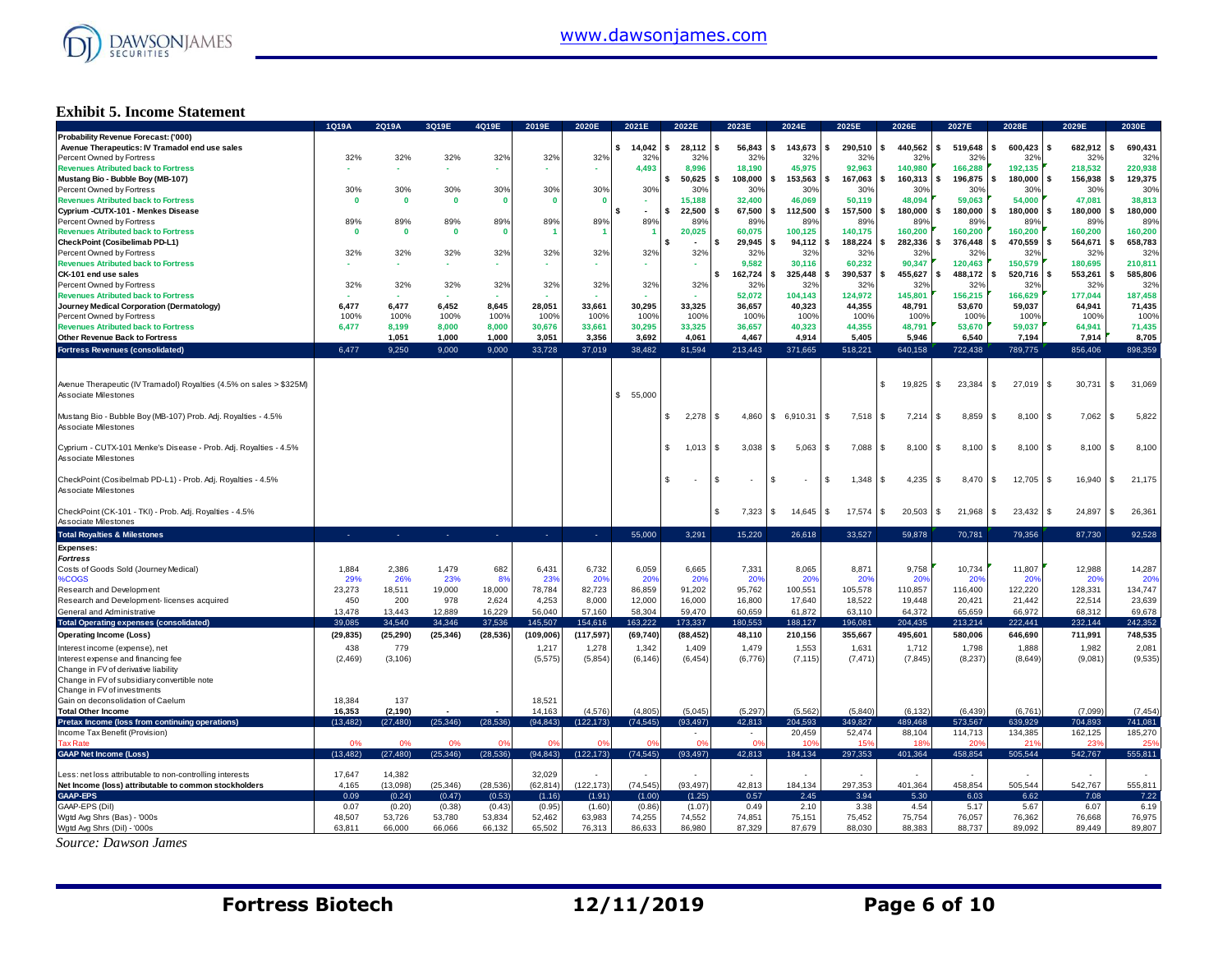

#### **Risk Analysis**

In addition to the typical risks associated with development stage specialty pharmaceutical companies, potential risks specific to Fortress Biotech are as follows:

**Financial risk.** The company may need to raise capital in the marketplace in order to successfully push their products into the next phase, and there can be no assurances that the company will be able to successfully raise capital and or do so, on favorable terms.

**Clinical and regulatory risk**. Lead products must start and complete clinical trials. Trials may not produce results sufficient for regulatory approval.

**Partnership risk.** Fortress Biotech may seek partnerships for clinical development support and commercialization. We have no specific knowledge of any discussions with possible partners today, and there can be no assurances that the company will be able to secure a favorable partnership.

**Commercial risk.** There are no assurances that the company will be able to secure favorable pricing, commercially launch products, and achieve significant market share to become profitable.

**Legal and intellectual property risk.** The company may have to defend its patents and technical know-how, and there can be no assurances that the patents will not be infringed or will be held as valid if challenged, and or that the company may infringe on third party's patents.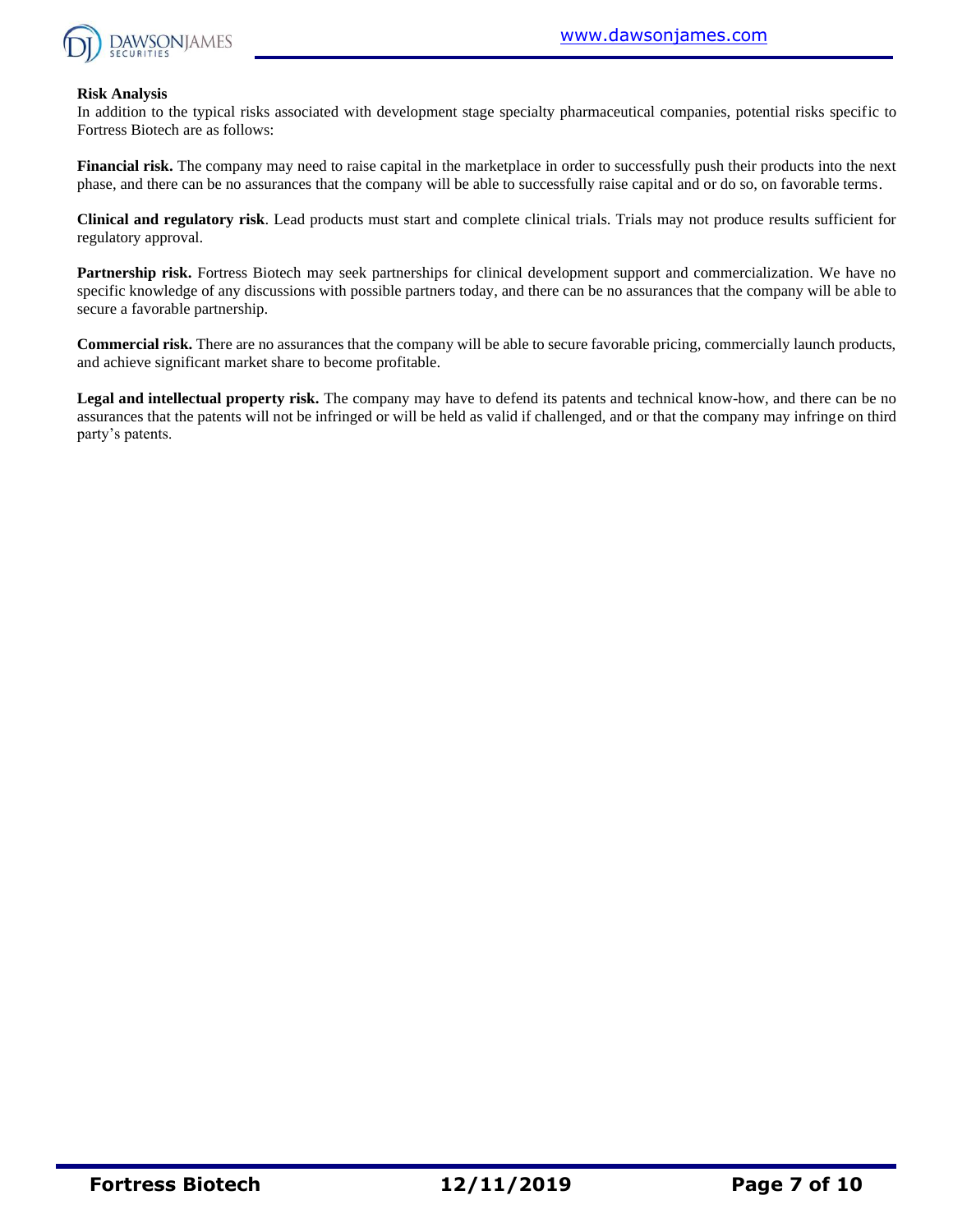

Companies mentioned in this report: Alexion (ALXN/NASDAQ)-Not covered. InvaGen Pharmaceuticals – (Private). St. Jude Children's Research Hospital (Private). Mustang Bio (MBIO/NASDAQ) – Not covered. Checkpoint Therapeutics (CKPT/NASDAQ) – Not covered. Avenue Therapeutics (ATXI/ NASDAQ) – Not covered. Caelum Biosciences (Private). Journey Medical Corporation (internal Fortress company).

Cyprium Therapeutics (Private).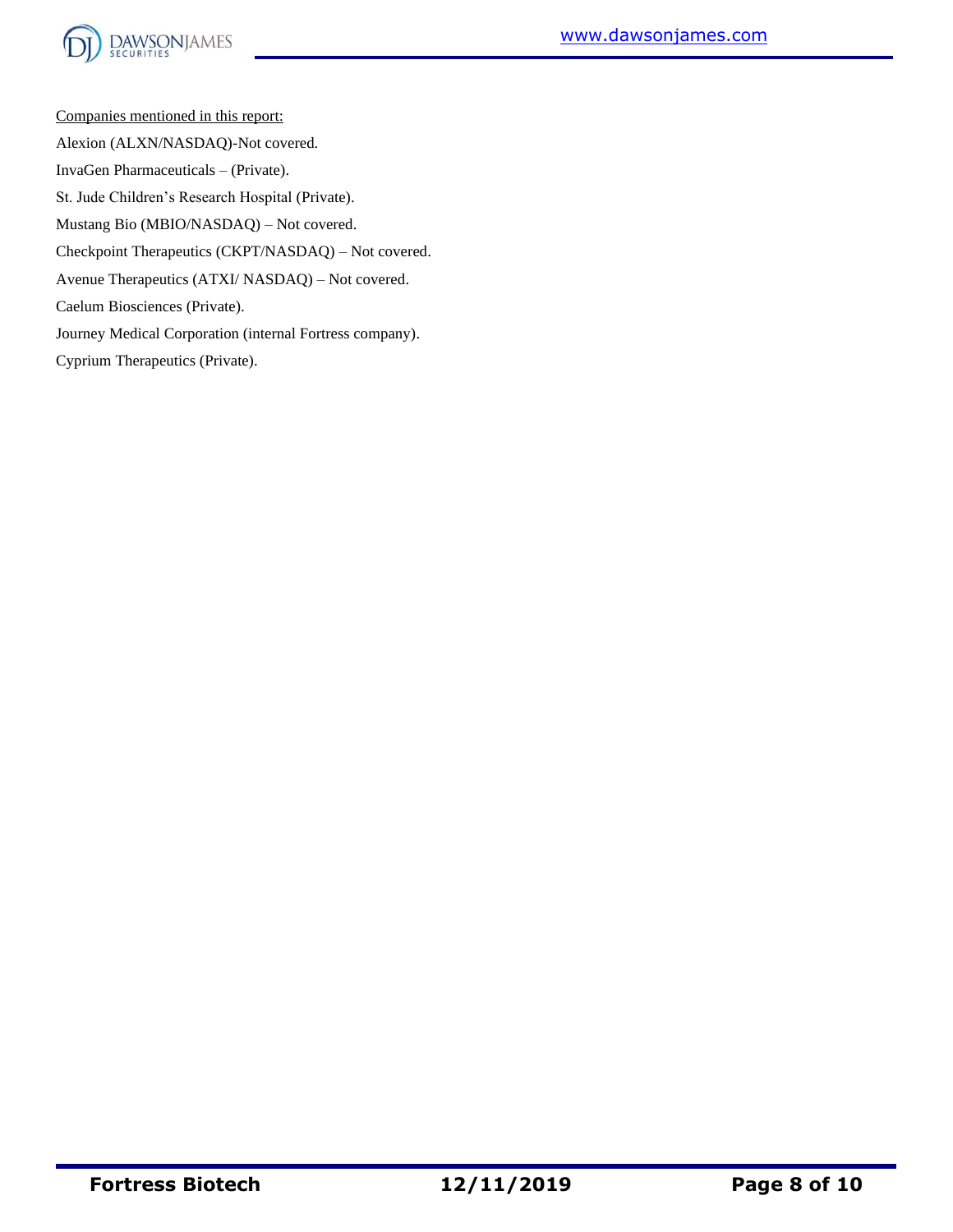

#### **Important Disclosures:**

#### **Price Chart:**

Price target and rating changes over the past three years:



Initiated – Buy August 26, 2019 Price Target \$19.00 Update – Buy September 17, 2019 Price Target \$19.00 Update – Buy November 4, 2019 Price Target \$19.00 Update – Buy December 11, 2019 Price Target \$19.00

Dawson James Securities, Inc. (the "Firm") is a member of the Financial Industry Regulatory Authority ("FINRA") and the Securities Investor Protection Corporation ("SIPC").

The Firm does not make a market in the securities of the subject company(s). The Firm has engaged in investment banking relationships with FBIO in the prior twelve months, as a manager or co-manager of a public offering and has received compensation resulting from those relationships. The Firm may seek compensation for investment banking services in the future from the subject company(s). The Firm has received other compensation from the subject company(s) in the last 12 months for services unrelated to managing or comanaging of a public offering.

Neither the research analyst(s) whose name appears on this report nor any member of his (their) household is an officer, director or advisory board member of these companies. The Firm and/or its directors and employees may own securities of the company(s) in this report and may increase or decrease holdings in the future. As of November 30, 2019, the Firm as a whole did not beneficially own 1% or more of any class of common equity securities of the subject company(s) of this report. The Firm, its officers, directors, analysts or employees may affect transactions in and have long or short positions in the securities (or options or warrants related to those securities) of the company(s) subject to this report. The Firm may affect transactions as principal or agent in those securities.

Analysts receive no direct compensation in connection with the Firm's investment banking business. All Firm employees, including the analyst(s) responsible for preparing this report, may be eligible to receive non-product or service specific monetary bonus compensation that is based upon various factors, including total revenues of the Firm and its affiliates as well as a portion of the proceeds from a broad pool of investment vehicles consisting of components of the compensation generated by investment banking activities, including but not limited to shares of stock and/or warrants, which may or may not include the securities referenced in this report.

Although the statements in this report have been obtained from and are based upon recognized statistical services, issuer reports or communications, or other sources that the Firm believes to be reliable, we cannot guarantee their accuracy. All opinions and estimates included in this report constitute the analyst's judgment as of the date of this report and are subject to change without notice.